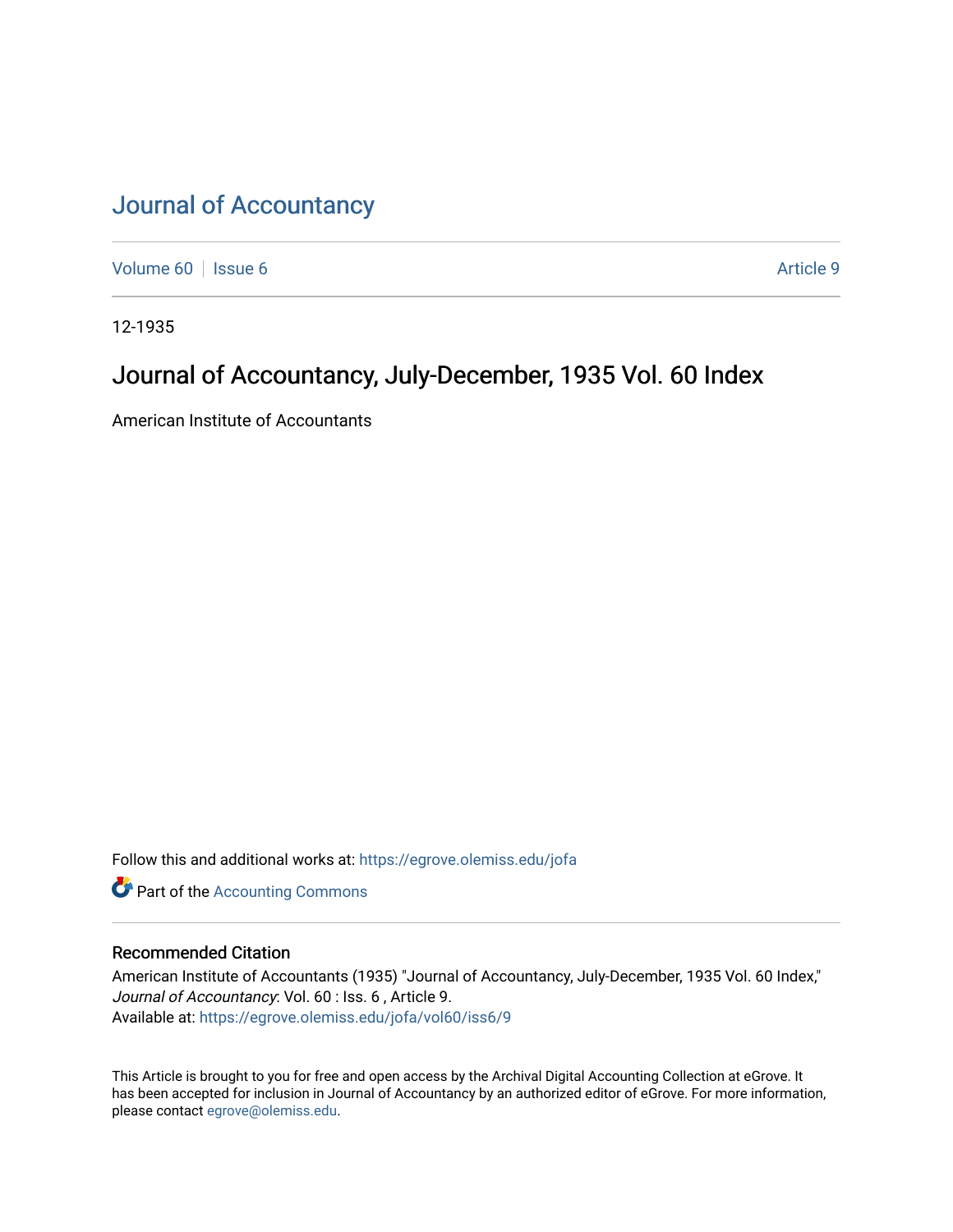## INDEX

 $\ddot{\phantom{a}}$ 

 $\epsilon$ 

|                                                                             | <b>PAGE</b> |  |
|-----------------------------------------------------------------------------|-------------|--|
| Accountancy, Education for the Profession of. Warren W. Nissley             | 90          |  |
| Accountants in China, Professional. J. Stephen Nom Lee                      | 123         |  |
| Accounting Concept, "Value" as an. Arthur C. Kelley                         | 50          |  |
| Accounting Concept, "Value" as an. M. E. Peloubet                           | 53          |  |
| <b>Accounting Questions:</b>                                                |             |  |
| Accounting for Advances to Mines by Coal Company                            | 234         |  |
| Accounting for the Dues of a Club                                           | 73          |  |
|                                                                             | 233         |  |
|                                                                             | 234         |  |
| Basis for Computing Depreciation                                            | 154         |  |
| Cash-Surrender Value of Life Insurance Policies                             | 75          |  |
| Exchange of Mortgage for H.O.L.C. Bonds                                     | 153         |  |
|                                                                             | 314         |  |
| Inclusion of Accounts Receivable in Current Assets                          | 394         |  |
| Losses on Commodity Inventories and Contracts                               | 476         |  |
|                                                                             | 392         |  |
| Overhead Expenses of an Oil Company                                         | 312         |  |
| Repurchase of Stock from Stockholders                                       | 152         |  |
| Sales of Piece Goods and Trimmings by Clothing Manufacturer                 | 74          |  |
| Treatment of Call Premium Upon Exchange of Bonds                            | 394         |  |
| Valuation of Inventory of Publisher of Religious Books                      | 474         |  |
| Accounting for Capital Assets. H. G. Kimball                                | 260         |  |
| Accounting for Hospitals, Uniform. C. Rufus Rorem                           | 42          |  |
| Accounting, Idiosyncrasies of. Stanley G. H. Fitch                          | 13          |  |
| Accounting, Industrial Management and. Winthrop L. Carter                   | 345         |  |
| Accounting of the Fourteenth Century, Researches of Raymond De              |             |  |
| Roover in Flemish. Lewis A. Carman                                          | 111         |  |
| Accountants in China, Professional. J. Stephen Nom Lee                      | 123         |  |
| American Institute of Accountants' Examinations, November, 1935             | 411         |  |
| American Institute of Accountants, Trial Board                              | 55          |  |
| "An Inevitably Mediocre Bureaucracy." A. C. Littleton                       | 264         |  |
|                                                                             | 270         |  |
| Audits of Percentage-Rental Leases. Harry E. Taylor                         | 447         |  |
| Balance-sheets of Promotional Enterprises. C. Aubrey Smith                  | 198         |  |
| <b>Book Reviews:</b>                                                        |             |  |
|                                                                             | 389         |  |
|                                                                             | 308         |  |
| Bibliography of Works on Accounting by American Authors                     | 309         |  |
|                                                                             | 72          |  |
| Corporate Profits as Shown by Audit Reports                                 | 69          |  |
| Cost Accounting Principles and Practice                                     | 71          |  |
| $Fundamentals of Accounting.\dots.\dots.\dots.\dots.\dots.\dots.\dots\dots$ | 151         |  |
| Hospital Accounting and Statistics                                          | 151         |  |
|                                                                             |             |  |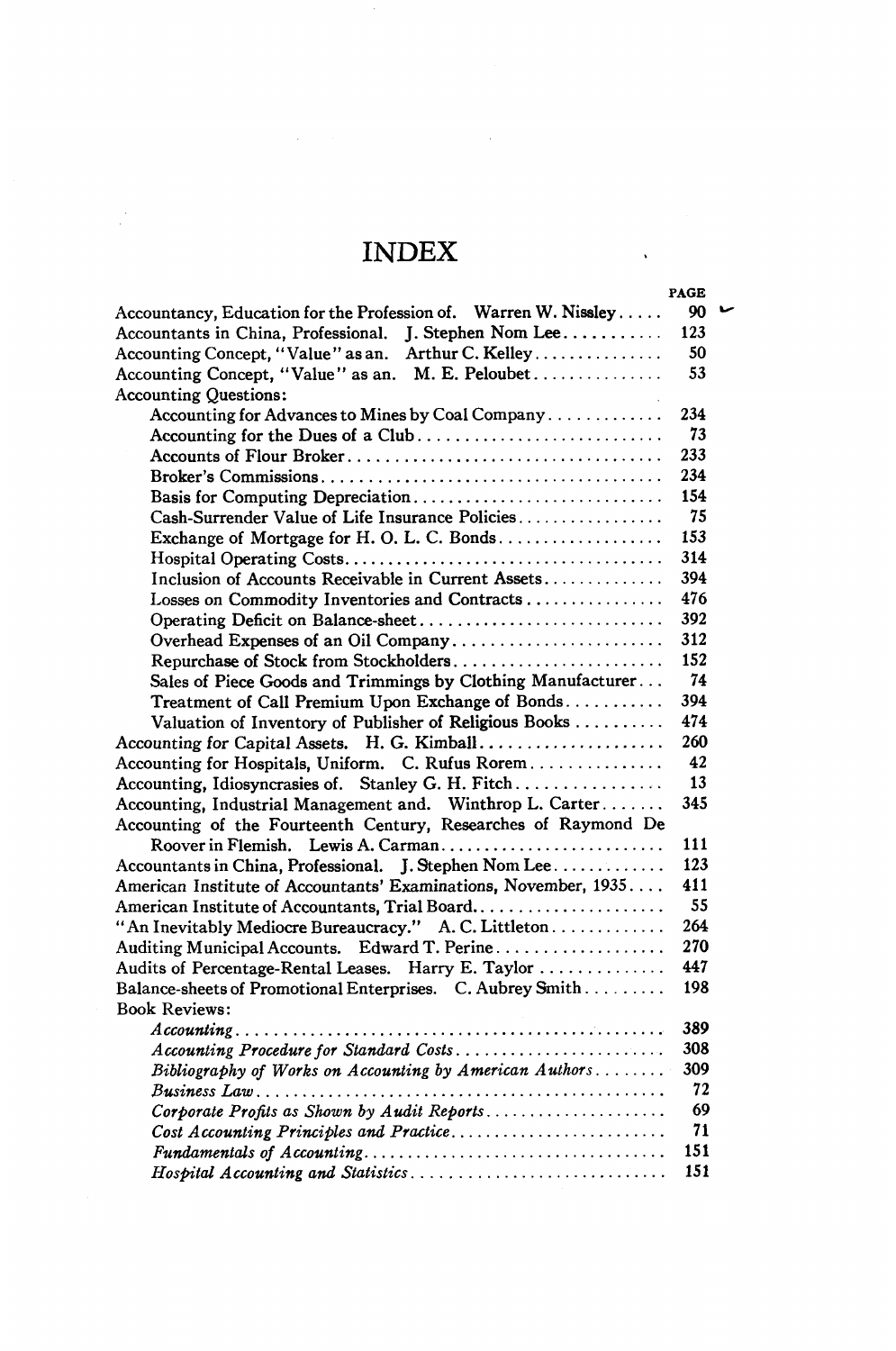### *The Journal of Accountancy*

|                                                                 | <b>PAGE</b> |
|-----------------------------------------------------------------|-------------|
|                                                                 | 307         |
| Management Planning and Control                                 | 307         |
|                                                                 | 388         |
|                                                                 | 311         |
| Business, Government and. Philip Cabot                          | 433         |
| Candidates as Human Beings. Maurice E. Peloubet                 | 277         |
| Capital Assets, Accounting for. H. G. Kimball                   | 260         |
|                                                                 | 27          |
| Certified Public Accountant, The Examination for. Roy B. Kester | 357         |
| Contingencies, Reserve for. A. S. Fedde                         | 24          |
| Correspondence:                                                 |             |
| Alabama Income-tax Problem                                      | 149         |
|                                                                 | 473         |
|                                                                 | 305         |
|                                                                 | 469         |
|                                                                 |             |
| Defense of the Straight-Line Method, A. Oliver May              | 282         |
| Depreciation and Inflation, Reserves for. Henry Varay           | 206         |
| Discount and Premium on Retirement in Refunding Operations, The |             |
| Treatment of Unamortized. Herbert C. Freeman                    | 252         |
| Distribution Costs. Harvey A. Andruss                           | 209         |
| Editorial:                                                      |             |
| Accountancy-Profession or Trade                                 | 405         |
|                                                                 | 3           |
|                                                                 | 242         |
|                                                                 | 249         |
| Astonishing Lack of Education                                   | 8           |
| Attack on Accounting Firms, An                                  | 86          |
| Attack on Established Practice, An                              | 408         |
| Attempt to Prevent Incorporation, An                            | 87          |
| Behold, that Dreamer Cometh                                     | 325         |
|                                                                 | 244         |
|                                                                 | 243         |
| Compact World of Commerce, The                                  | 247         |
|                                                                 | 248         |
|                                                                 | 88          |
|                                                                 | 163         |
|                                                                 | 1           |
|                                                                 | 81          |
| Effect of an Unbalanced Budget, The                             | 5           |
|                                                                 |             |
| Every Business Budget Endangered                                | 82          |
|                                                                 | 324         |
|                                                                 | 322         |
| Examinations and Legislative Efforts                            | 246         |
| Example of Competitive Bidding, An                              | 168         |
|                                                                 | 329         |
|                                                                 | 401         |
|                                                                 | 410         |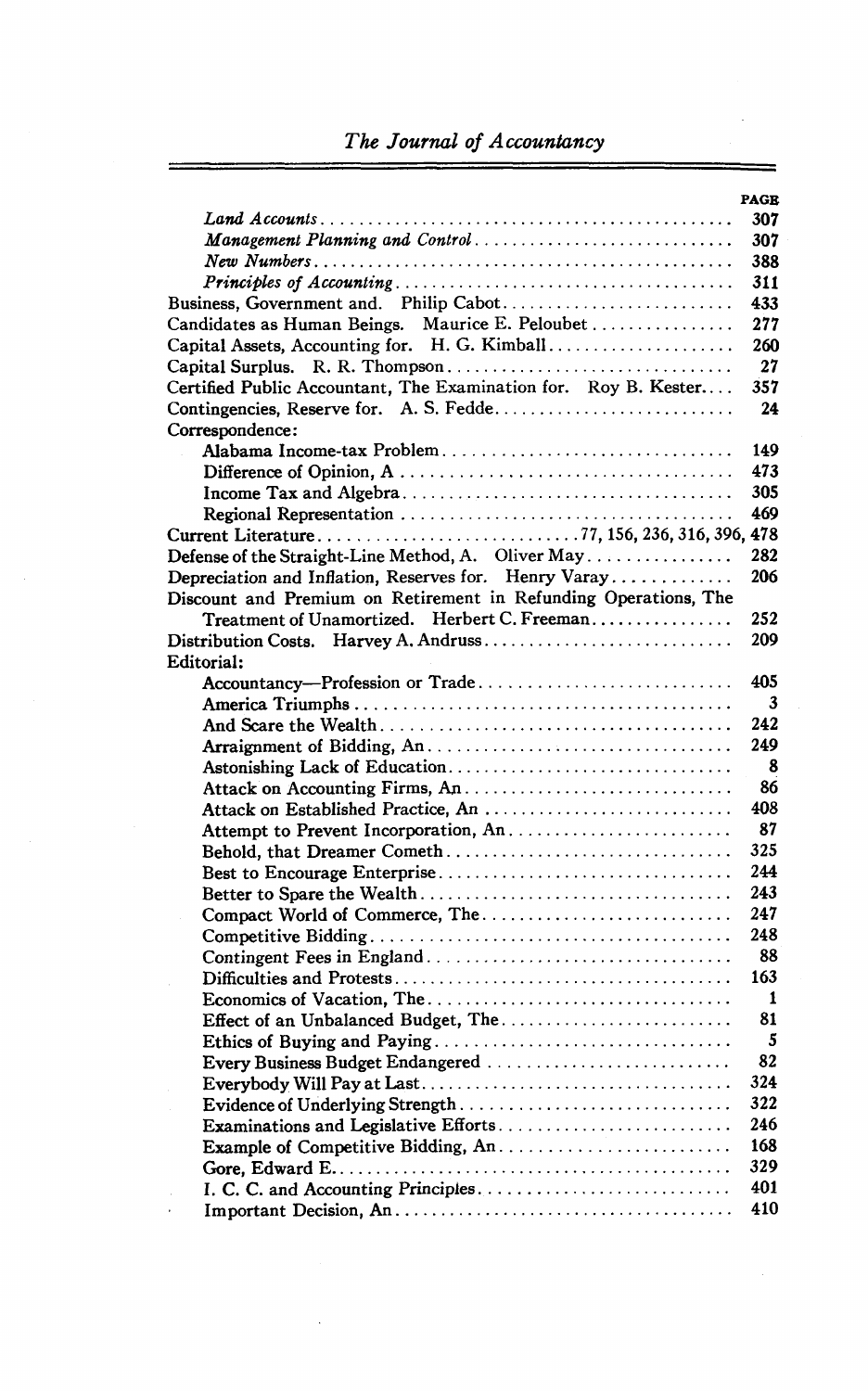*Index*

 $\overline{\phantom{a}}$ 

|                                                                       | <b>PAGE</b>      |
|-----------------------------------------------------------------------|------------------|
| Impressive Steadiness of the Markets                                  | 321              |
|                                                                       | 327              |
|                                                                       | 162              |
|                                                                       | 11               |
|                                                                       | 5                |
|                                                                       | 4                |
|                                                                       | 10               |
|                                                                       | 245              |
|                                                                       | 407              |
| Members' Representation in National Associations                      | 403              |
| More in Sorrow than in Mirth                                          | 9                |
|                                                                       | 323              |
|                                                                       | 402              |
| Obligation of a Company for President's Acts                          | 409              |
|                                                                       | $\boldsymbol{2}$ |
| Poverty and Riches in One Boat                                        | 83               |
|                                                                       | 164              |
|                                                                       | 161              |
|                                                                       | 241              |
|                                                                       |                  |
| Situation Evidently Misunderstood, The                                | 406              |
| Small Currency, Small Prosperity                                      | 165              |
|                                                                       | 7                |
|                                                                       | 323              |
|                                                                       | 402              |
|                                                                       | 82<br>169        |
|                                                                       | 7                |
| Unpreparedness of Candidates                                          | 326              |
| Why Not a Tax on All Income?                                          | 84               |
|                                                                       | 245              |
| Education for the Profession of Accountancy. Warren W. Nissley        | 90               |
| Examination for Certified Public Accountant, The. Roy B. Kester       | 357              |
| Examination in Law, Institute. Spencer Gordon                         | 143              |
| Examinations, November, 1935, American Institute of Accountants'      | 411              |
| Financial Statements and the Uncertain Dollar. Ralph Coughenour       |                  |
|                                                                       | 171              |
| Financial Statements, Present-day Problems Affecting the Presentation |                  |
| and Interpretation of. Arthur Andersen                                | 330              |
| Flemish Accounting of the Fourteenth Century, Researches of Raymond   |                  |
| De Roover in. Lewis A. Carman                                         | 111              |
| Government and Business. Philip Cabot                                 | 433              |
| Governmental Accounts, Mechanizing. Clark L. Simpson                  | 127              |
| Hospitals, Uniform Accounting for. C. Rufus Rorem                     | 42               |
| Idiosyncrasies of Accounting. Stanley G. H. Fitch                     | 13               |
| Industrial Management and Accounting. Winthrop L. Carter              | 345              |
| Inflation, Reserves for Depreciation and. Henry Varay                 | 206              |
| Institute Examination in Law. Spencer Gordon                          | 143              |

 $\overline{\phantom{a}}$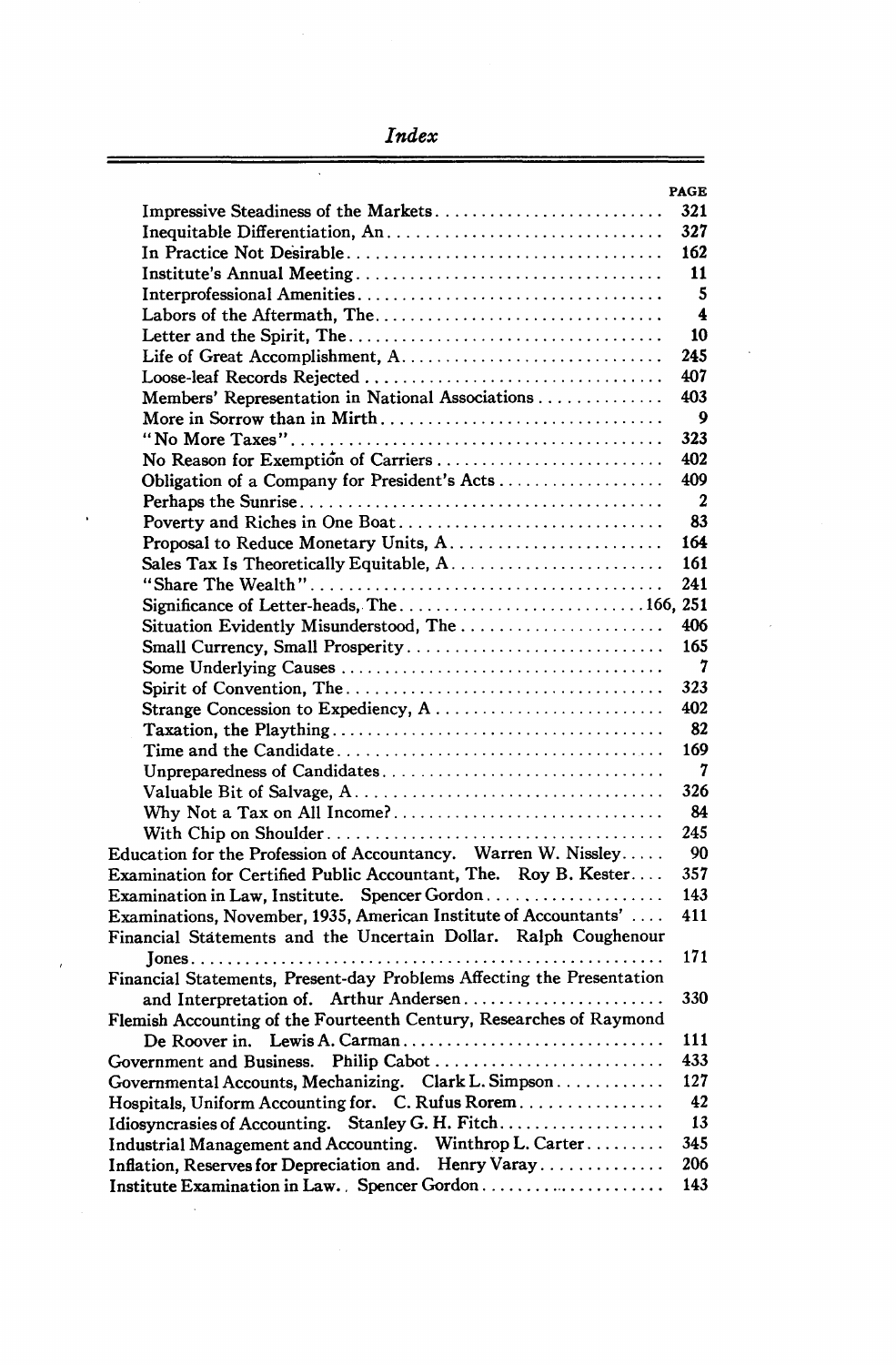#### *The Journal of Accountancy*

|                                                                                                                                                                    | <b>PAGE</b> |
|--------------------------------------------------------------------------------------------------------------------------------------------------------------------|-------------|
|                                                                                                                                                                    | 447         |
| Mechanizing Governmental Accounts. Clark L. Simpson                                                                                                                | 127         |
| Municipal Accounts, Auditing. Edward T. Perine                                                                                                                     | 270         |
| "No Sales Below Cost." Warren W. Nissley                                                                                                                           | 285         |
| Our Protective Tariff Policy. A. L. Tinsley                                                                                                                        | 104         |
| Practical Effects of the Securities Act. Ralph T. Crane                                                                                                            | 370         |
| Premium on Retirement in Refunding Operations, The Treatment of Un-                                                                                                |             |
| amortized Discount and, Herbert C. Freeman                                                                                                                         | 252         |
| Present-day Problems Affecting the Presentation and Interpretation of                                                                                              |             |
| Financial Statements. Arthur Andersen                                                                                                                              | 330         |
| Professional Accountants in China. J. Stephen Nom Lee                                                                                                              | 123         |
| Promotional Enterprises, Balance-sheets of. C. Aubrey Smith                                                                                                        | 198         |
| Researches of Raymond De Roover in Flemish Accounting of the Four-                                                                                                 |             |
| teenth Century. Lewis A. Carman                                                                                                                                    | 111         |
| Reserve for Contingencies. A. S. Fedde                                                                                                                             | 24          |
| Reserves for Depreciation and Inflation. Henry Varay                                                                                                               | 206         |
| Securities Act. Practical Effects of the. Ralph T. Crane                                                                                                           | 370         |
| Straight-line Method, A Defense of the. Oliver May                                                                                                                 | 282         |
| Students' Department. Edited by H. P. Baumann:                                                                                                                     |             |
| American Institute of Accountants' Examination, May, 1935:                                                                                                         |             |
| Accounting Theory and Practice, Part $1 \dots 56$ , 130, 223, 302                                                                                                  |             |
| $\alpha$ and $\alpha$<br>$\mathbf{G}(\mathbf{r})$ , $\mathbf{G}(\mathbf{r})$ , $\mathbf{G}(\mathbf{r})$<br>" Part II225, 294, 384<br>$\mathbf{a}$ and $\mathbf{a}$ |             |
|                                                                                                                                                                    | 375         |
| Ohio C. P. A. Examination                                                                                                                                          | 451         |
|                                                                                                                                                                    | 27          |
| Tariff Policy, Our Protective. A. L. Tinsley                                                                                                                       | 104         |
| Treatment of Unamortized Discount and Premium on Retirement in                                                                                                     |             |
| Refunding Operations, The. Herbert C. Freeman                                                                                                                      | 252         |
| Trial Board, American Institute of Accountants                                                                                                                     | 55          |
| Uniform Accounting for Hospitals. C. Rufus Rorem                                                                                                                   | 42          |
| "Value" as an Accounting Concept. Arthur C. Kelley                                                                                                                 | 50          |
| "Value" as an Accounting Concept. M. E. Peloubet                                                                                                                   | 53          |

#### AUTHORS OF ARTICLES IN THIS VOLUME

- Arthur Andersen. Member, American Institute of Accountants. Certified Public Accountant (Illinois, New York, Wisconsin). Member of firm, Arthur Andersen & Co., Chicago, Illinois.
- Harvey A. Andruss. Director, Department of Commerce, State Teachers College, Bloomsburg, Pennsylvania.
- Philip Cabot. Professor of Public Utility Management, Harvard Graduate School of Business Administration, Boston, Massachusetts.

Lewis A. Carman. Certified Public Accountant (California). With Touche, Niven & Co., Los Angeles, California.

Winthrop L. Carter. President of the New England Council, and President, Nashua Gummed & Coated Paper Co., Nashua, New Hampshire.

Ralph T. Crane. President, Investment Bankers Association of America, and Vice-president, Brown Harriman & Co., Inc., New York, New York.